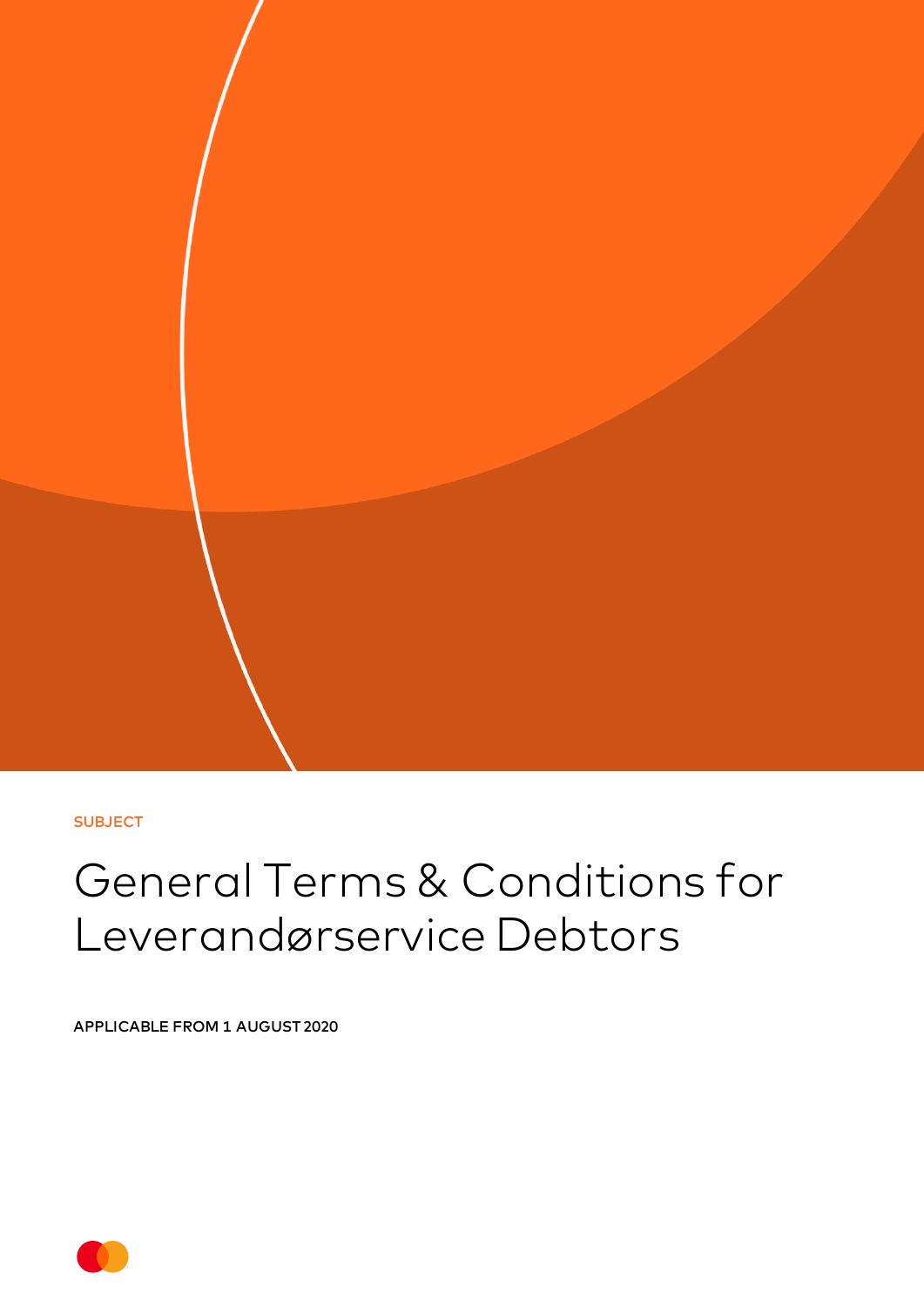### Contents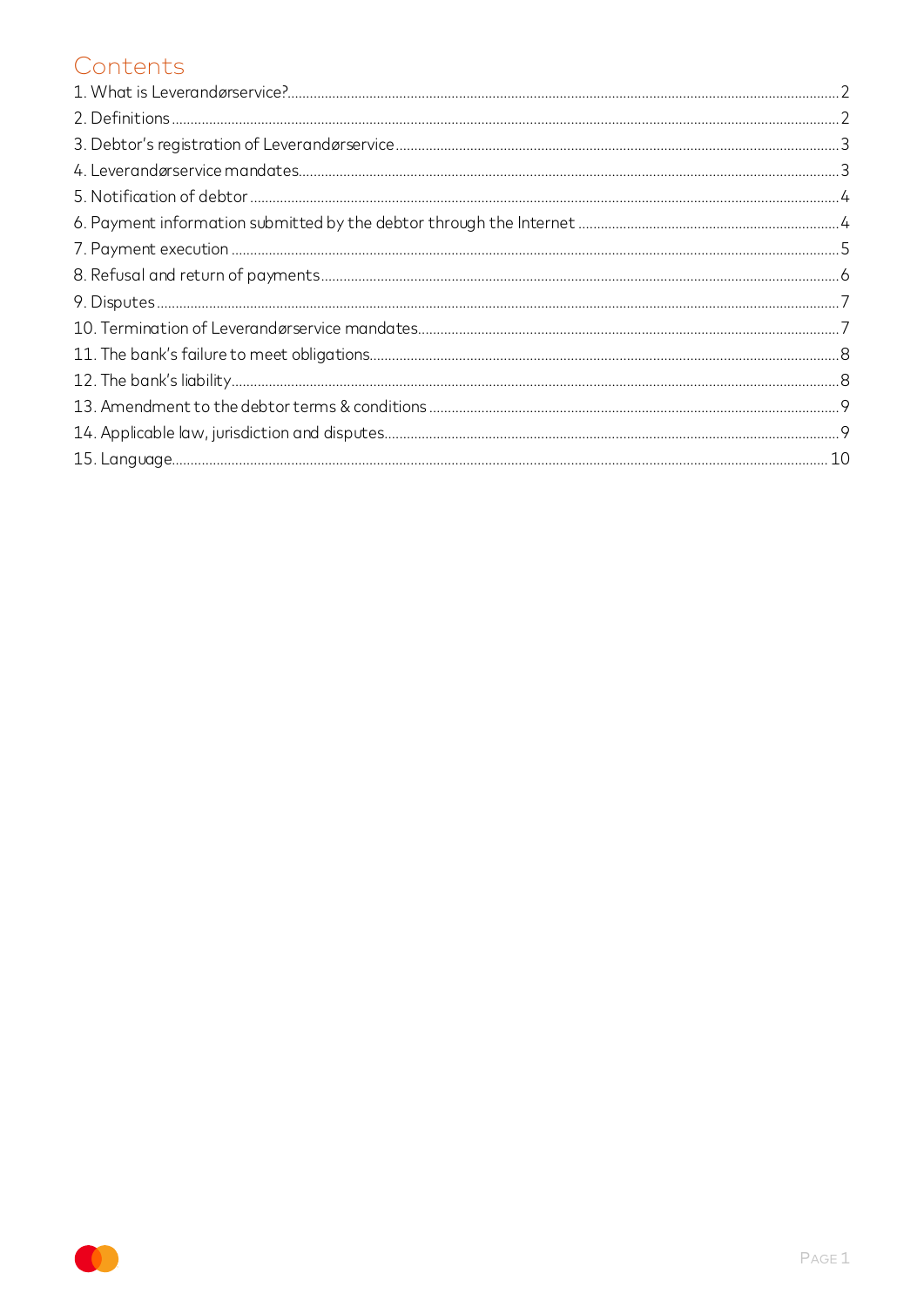## <span id="page-2-0"></span>**1. What is Leverandørservice?**

Leverandørservice ("LS") is a direct debit payment service that businesses can use to initiate payments in Danish Kroner ("DKK") between their accounts, once a valid Leverandørservice mandate exists between the parties.

Leverandørservice is a business product intended for recurring payments from debtors, such as direct debits, though the creditor may also initiate one-off payments or, in certain circumstances, pay-outs.

# <span id="page-2-1"></span>**2. Definitions**

#### *2.1 Notification*

A notification is a specification from the creditor to the debtor that informs the debtor of a pending transaction,from the debtor's account to the creditor's account, initiated by the creditor in Leverandørservice.

#### *2.2 Refusal*

Refusal of a payment entails that the payment will not be executed. The debtor can refuse a future payment before the payment date, if the conditions are met, see section 8.1.

#### *2.3 Banking day*

Banking days are all days except Saturday, Sunday, Danish public holidays, the Friday after Ascension Day, 5 June, 24 December and 31 December.

#### *2.4 Payment date*

The payment date is the day on which the amount is debited from or credited to the debtor's account. Payments are only processed on banking days.

#### *2.5 Leverandørservice mandate*

A Leverandørservice mandate is an agreement in which the debtor authorises the creditor to use Leverandørservice to initiate payments from or pay amounts to the debtor's account, see section 4.2.

#### *2.6 Debtor*

Your company is the debtor that pays according to the Leverandørservice mandate.

#### *2.7 Creditor*

The creditor is the company to which your company is paying according to the Leverandørservice mandate.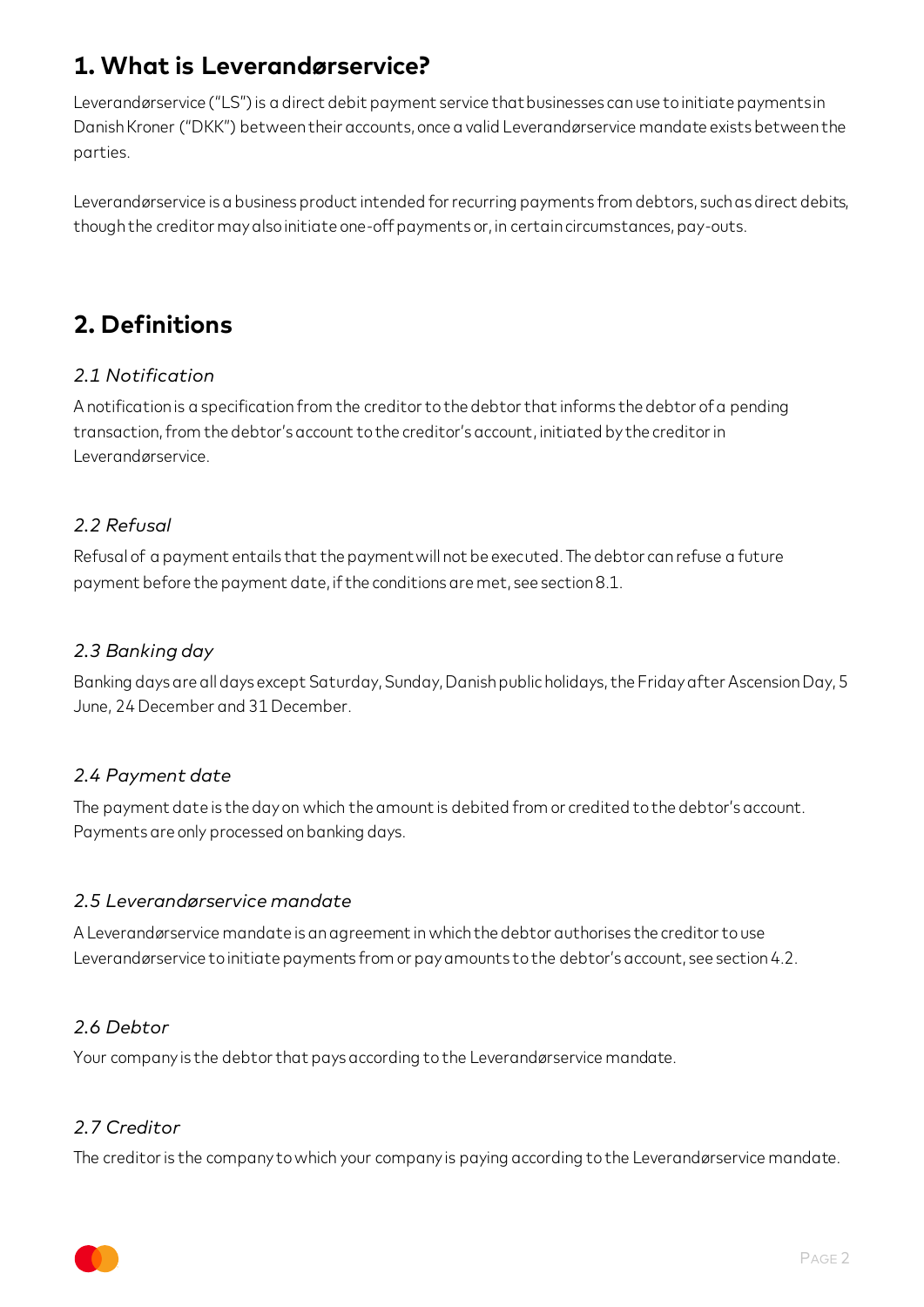#### *2.8 Mastercard Payment Services*

Mastercard Payment Services Denmark A/S, CVR no. 40 69 58 69, is the company that operates Leverandørservice. As a payment service provider, Mastercard Payment Services is subject to supervision by the Danish Financial Supervisory Authority.

#### *2.9 Returns*

If a payment is returned, the amount is returned from the creditor's account to the debtor's account. The debtor or debtor's bank may request the return of a completed payment if the conditions are met, see section 8.

### <span id="page-3-0"></span>**3. Debtor's registration of Leverandørservice**

It is a prerequisite for registration as a Leverandørservice debtor, that the services paid for through Leverandørservice are strictly for business use. When the debtor creates Leverandørservice mandates through the debtor's bank, the bank accepts that the debtor may use one or more accounts for Leverandørservice. The bank is not obliged to provide an account for the debtor's use of Leverandørservice.

The debtor's bank is entitled to cancel Leverandørservice mandates at any time, see section 10.2 and to return payments made from the debtor's account, see section 8.3.

### <span id="page-3-1"></span>**4. Leverandørservice mandates**

#### *4.1 Contents of a Leverandørservice mandate*

A Leverandørservice mandate authorises a creditor to initiate payments from the debtor to the creditor using Leverandørservice Consequently, the debtor accepts the General terms & conditions for Leverandørservice debtors.

If the debtor has created a Leverandørservice mandate which does not allow enough time for the next payment, the payment must be paid through another channel.

#### *4.2 Creation of Leverandørservice mandates*

The debtor can create Leverandørservice mandates through different channels or solutions, e.g.:

- through the creditor
- through the bank
- through a solution provided by Mastercard Payment Services.

Digital creation of a Leverandørservice mandate through a solution provided by Mastercard Payment Services or a bank requires the debtor is identified through two-factor authentication and authorises the creditor to initiate payments in accordance with the Leverandørservice mandate.

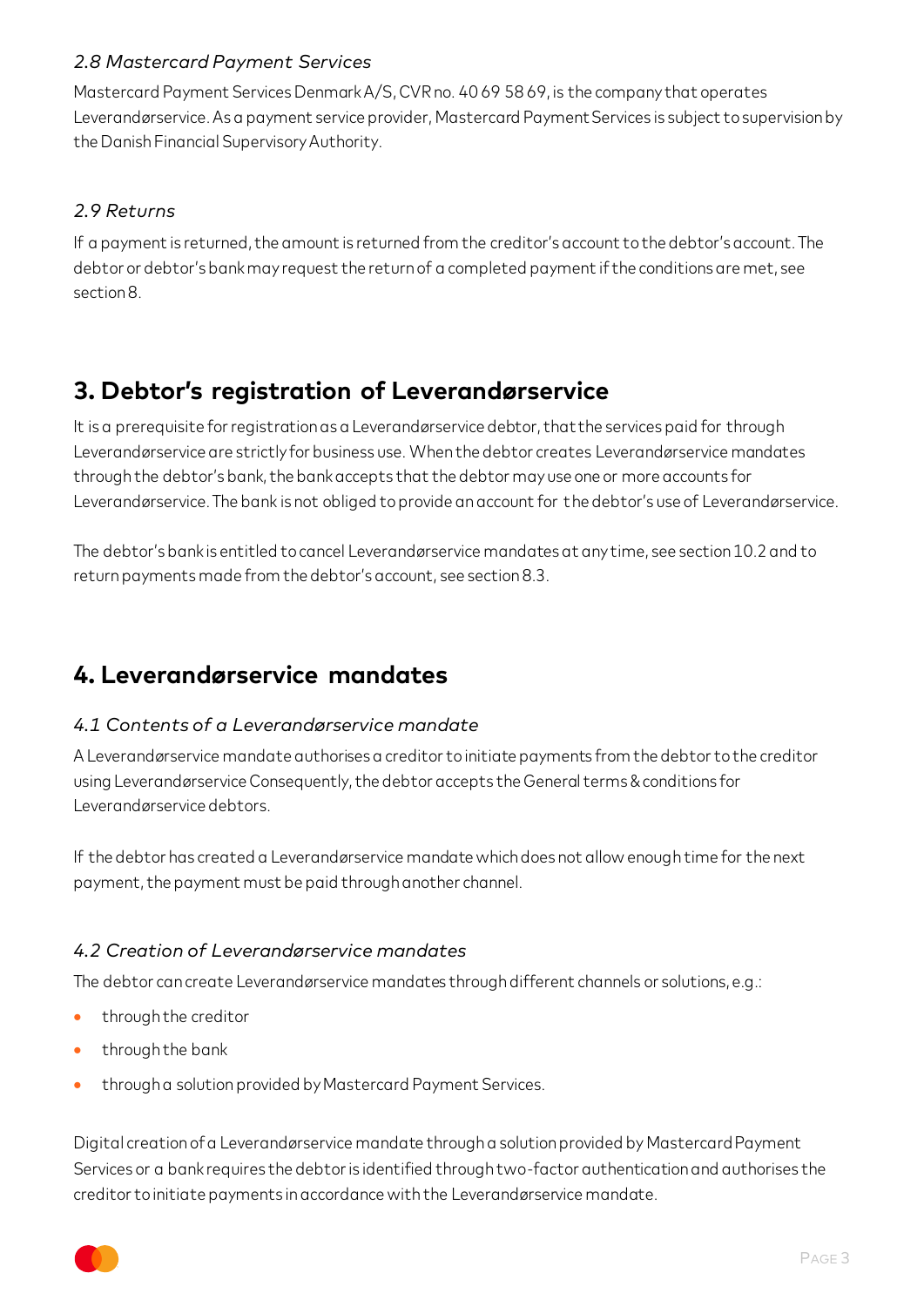If the Leverandørservice mandate is not created digitally, the creditor or the debtor's bank must also ensure the documentation of your identity and your approval of the mandate.

No identification or approval is necessary for subsequent payments according to the Leverandørservice mandate.

# <span id="page-4-0"></span>**5. Notification of debtor**

#### *5.1 The creditor must notify the debtor*

The creditor must notify the debtor of pending payments. The notification must reach the debtor no later than three banking days before the payment date. Special provisions apply for payments submitted by the debtor through the Internet, see section 6.

#### *5.2 Contents of the notification*

The notification must state the amount, the payment date, creditor's name and information about the payment, enabling the debtor to clearly identify the payment.

# <span id="page-4-1"></span>**6. Payment information submitted by the debtor through the Internet**

#### *6.1 Debtor's submission of payment information*

If the debtor submits payment information through the Internet, the provisions set out below will apply and replace section 5.

#### *6.2 Debtor's approval*

For each Leverandørservice mandate, the debtor must approve the creditor's entitlement to initiate the payments from the debtor's account. The debtor must approve the amount to be paid and the payment date. The creditor must at any time be able to provide documentation of the debtor's approval.

#### *6.3 Debtor's receipt*

The creditor must, through the Internet, provide the debtor with a receipt for the above-mentioned approval from debtor. The receipt must reach the debtor no later than one banking day before the payment date. The creditor is responsible for ensuring that the debtor receives the receipt on time, and in any event before the deadline.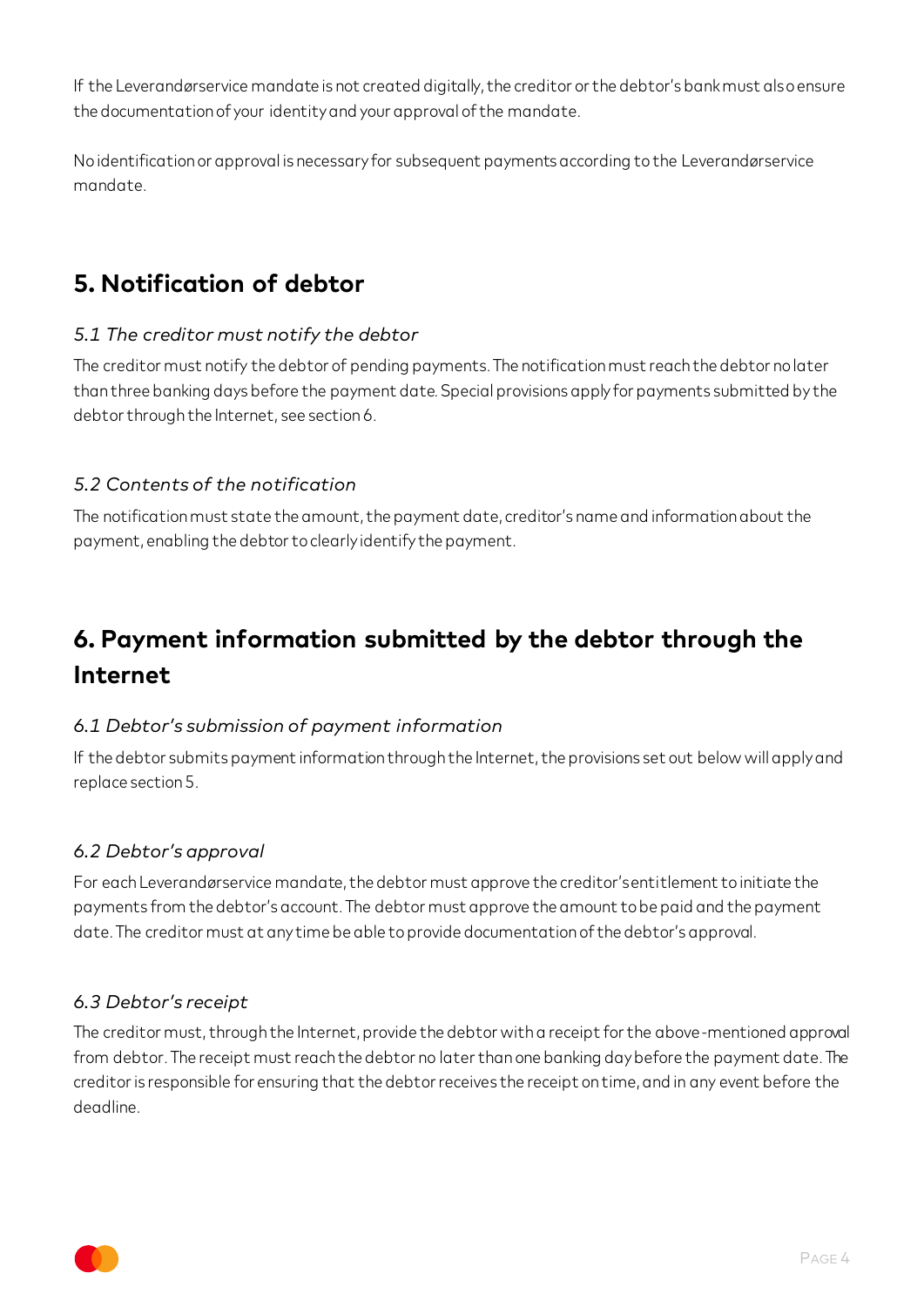# <span id="page-5-0"></span>**7. Payment execution**

#### *7.1 Consent to payment execution*

The debtor consents to future payments, through the acceptance of the Leverandørservice mandate. The consent can be withdrawn by cancelling the Leverandørservicemandate (see section 10) or by invoking the right to refuse or request a return of payment, see section 8.

If no valid Leverandørservice mandate exists, the debtor can dispute the executed payments, see section 9.

#### *7.2 Processing of personal data*

Mastercard Payment Services collects and processes personal data in accordance with the privacy notice for Leverandørservice which can be found in the GDPR section on the Leverandørservice website at <https://www.mastercardpaymentservices.com/denmark>.

Personal data within the scope of Leverandørservice can e.g. be contact information or information related to a sole proprietorship.

#### *7.3 Time of payment execution*

The creditor and debtor must agree on when the creditor is entitled to initiate payments from the debtor's account.

The amount will be debited from the debtor's account and credited to the creditor's account on the payment date specified by the creditor in the submitted payment data.

The agreement with the creditor's bank determines when interest is calculated on credited transactions.

#### *7.4 Funds on the debtor's account*

The debtor's account must have sufficient funds on the payment date. If there are insufficient funds to cover all payments due on a payment date, the debtor's bank is entitled to return the payments, see section 8.3.

#### *7.5 Payment and receipt*

Collection of payments through Leverandørservice will discharge the debtor from his payment obligation to the creditor.

A separate receipt for the payment will not be sent to the debtor. An account statement specifying the payment is considered evidence of execution.

However, this does not apply, if the payment is subsequently returned.

#### *7.6 Maximum execution time*

The maximum total execution time is one banking day.

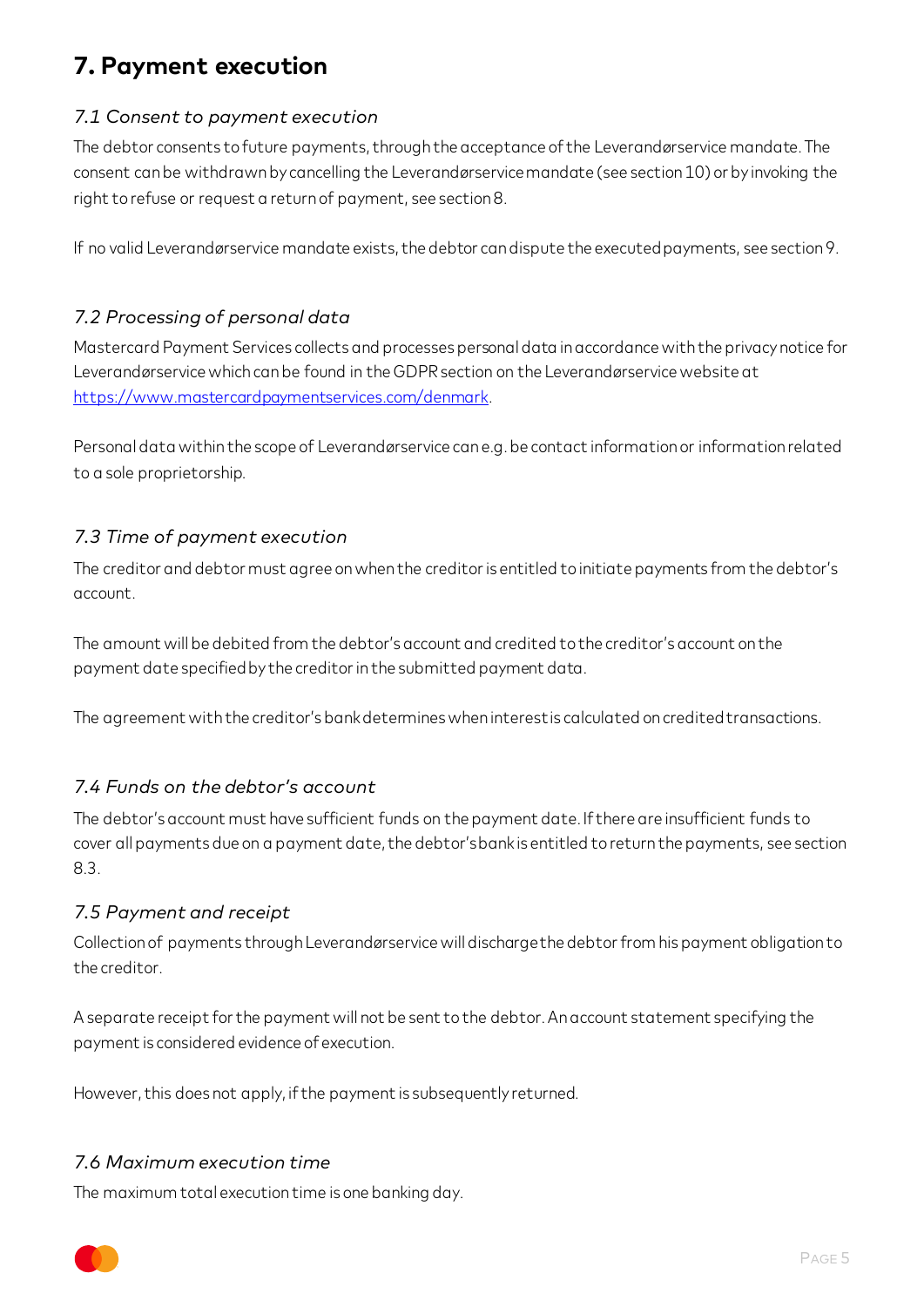# <span id="page-6-0"></span>**8. Refusal and return of payments**

#### *8.1 Debtor's refusal*

The debtor can refuse a payment by writing a request for non- execution of the payment to the bank.

The debtor can only refuse the full amount.

The debtor's refusal only applies to the payment(s) specifically mentioned in the request for non-execution. The refusal does not apply to future payments covered by the Leverandørservice mandate.

#### *8.2 Debtor's return of payment*

The debtor can request a return of an executed payment by asking the bank in writing to refund the payment.

The debtor can only request a return for the full amount.

The debtor's request for a return of funds must reach the debtor's bank no later than the 2nd banking day following the payment date. The debtor's bank can set a later deadline; however, the request must reach Mastercard Payment Services no later than the 3rd banking day following the payment date.

The debited amount will be returned to the debtor's account. The list of account entries or the account statement will show the return of the payment.

The debtor's request for a return of funds only applies to the payment(s) specifically mentioned in the debtor's request for return. The request for a return of funds does not apply to other or future payments covered by the Leverandørservice mandate.

#### *8.3 Debtor's bank's return of payments*

The debtor's bank can return an executed payment in the following situations:

- The account does not have sufficient funds on the payment date.
- The Leverandørservice mandate used has been cancelled.
- The debtor's bank does not accept the Leverandørservice mandate.
- The Leverandørservice mandate has expired because the debtor no longer holds an account with the bank.
- Payment data or processing is incorrect.

The debtor's bank will notify the debtor once the payment has been returned.

#### *8.4 Deadline*

If the deadline for a refusal or a return is not a banking day, the deadline shall be the next banking day.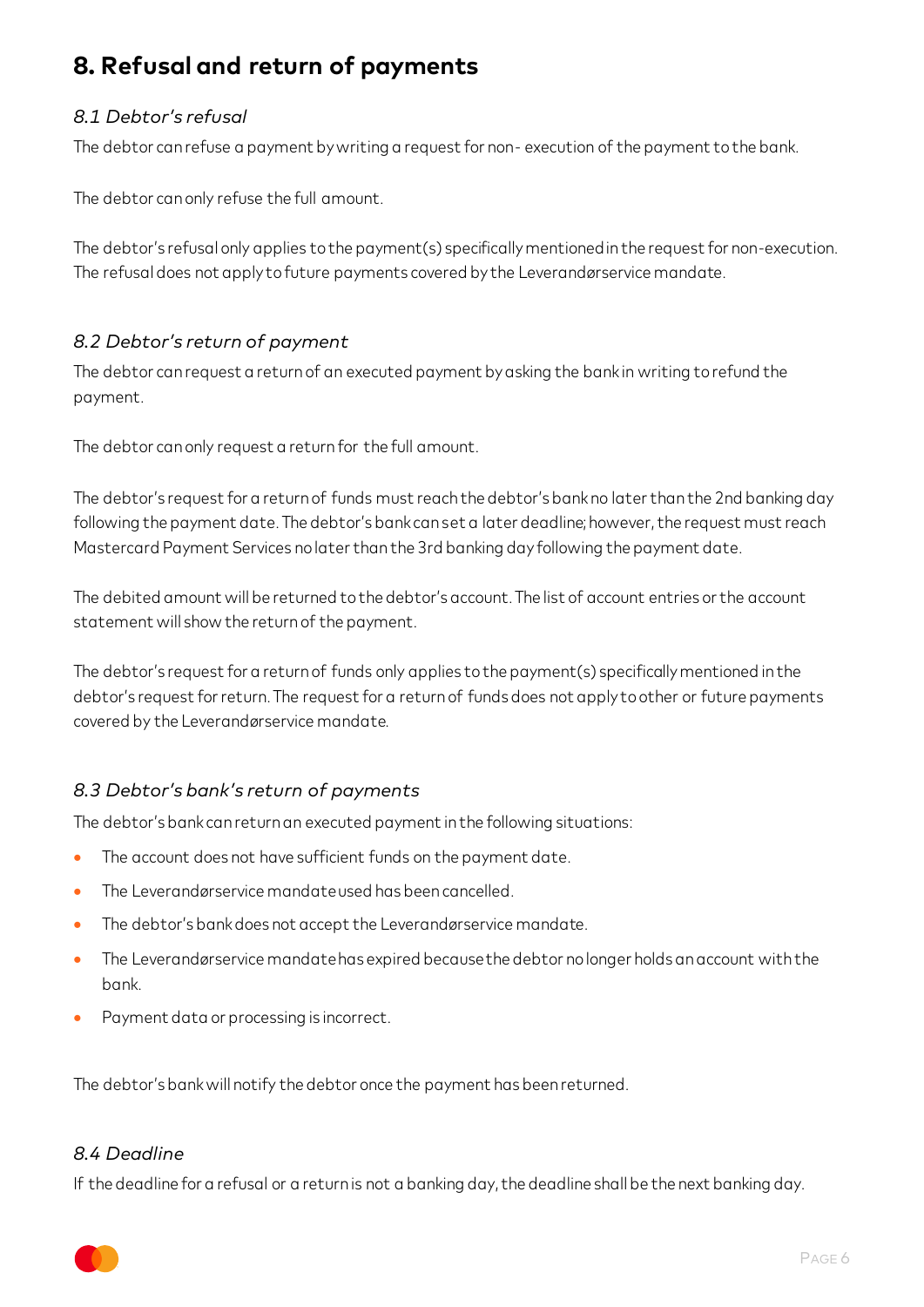# <span id="page-7-0"></span>**9. Disputes**

#### *9.1 Unauthorised and incorrectly executed payments*

The debtor may file a dispute with the debtor's bank if:

- the debtor has not given a Leverandørservicemandate to the creditor with regards to the payment in question
- the payment in question is incorrectly executed.

A payment is considered unauthorised if no documentation of a valid Leverandørservice mandate can be provided.

A payment is considered incorrectly executed, if it is not registered and logged correctly, or if the payment is affected by technical failure or similar failure caused by Mastercard Payment Services or the bank.

The debtor must submit the complaint to the debtor's bank as soon as possible and no later than 13 months after the payment date.

The full payment will be returned to the debtor's bank, if the payment is unauthorised or incorrectly executed.

#### *9.2 Deadline*

If the deadline to file a complaint is not a banking day, the deadline shall be the next banking day.

### <span id="page-7-1"></span>**10. Termination of Leverandørservice mandates**

#### *10.1 Cancellation by debtor*

The debtor can, at any time, notify the creditor or the bank in writing to cancel a Leverandørservice mandate.

#### *10.2 Cancellation by the debtor's bank*

The debtor's bank can cancel the debtor's Leverandørservice mandates at any time.

#### *10.3 Bank account closed*

If the debtor's bank account is closed or blocked, the Leverandørservice mandate is no longer valid. The debtor's bank will then cancel the Leverandørservice mandate.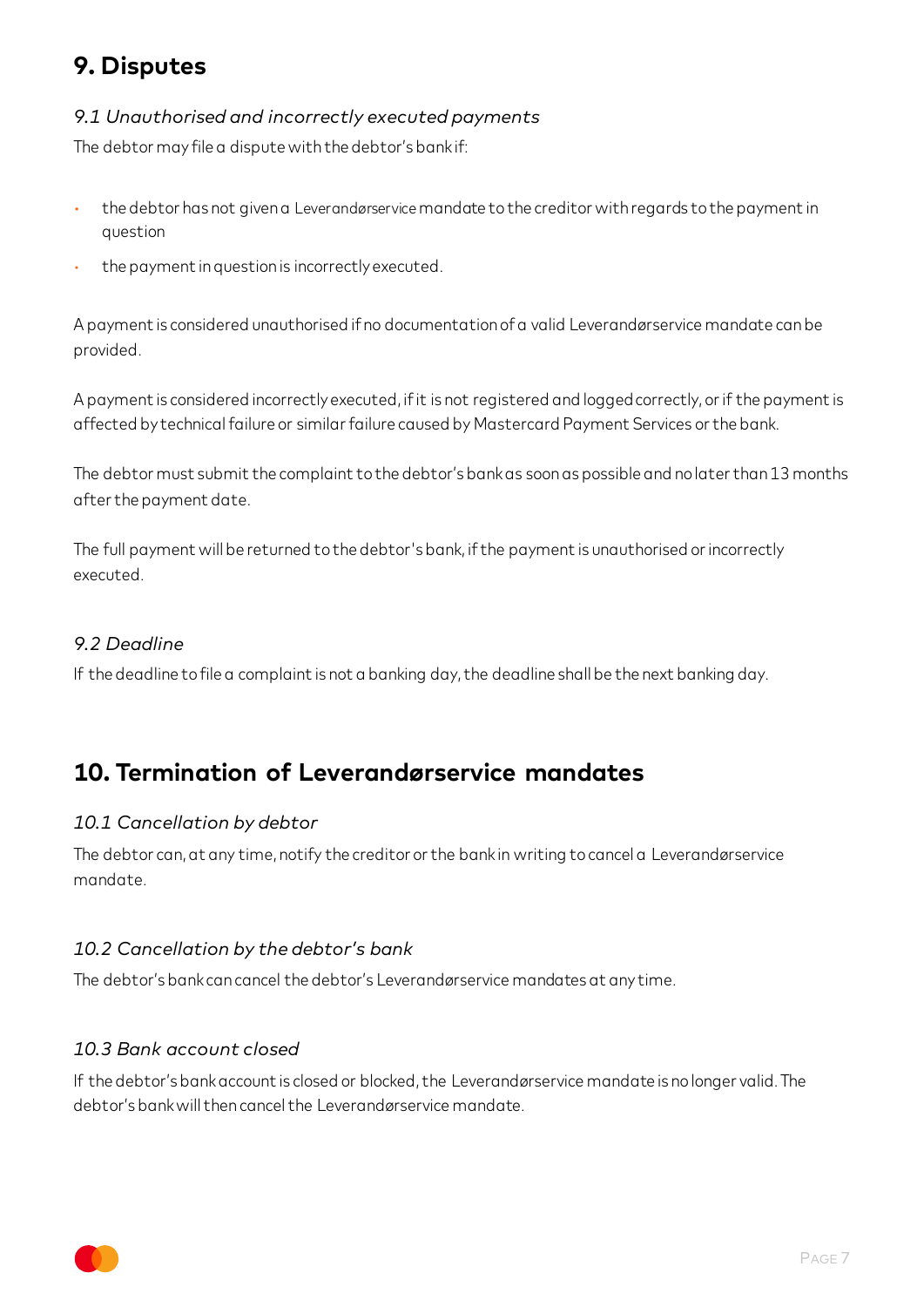#### *10.4 Expiry due to inactivity*

A Leverandørservice mandate may expire if it has been inactive for a period of 18 months. When a Leverandørservice mandate expires due to inactivity, it will be cancelled automatically.

#### *10.5 Effect of cancellation and expiry*

If a Leverandørservice mandate is cancelled or has expired, the creditor can no longer collect payments using Leverandørservice. Pending payments will not be executed.

#### *10.6 Effective date*

The cancellation of a Leverandørservice mandate is effective one banking day after the cancellation is registered by Mastercard Payment Services.

### <span id="page-8-0"></span>**11. The bank's failure to meet obligations**

If a payment through Leverandørservice is not executed due to the debtor's bank going into receivership or bankruptcy, the creditor must collect payment from the debtor in another manner.

In such circumstances, the creditor cannot claim usual remedies for breach of contract due to the nonexecution of the payment, provided the debtor pays the creditor within the new payment date set by the creditor.

# <span id="page-8-1"></span>**12. The bank's liability**

The debtor's bank shall be liable for late or defective performance of its contractual obligations resulting from error or negligence.

Even in those areas where stricter liability applies, the bank shall not be liable for losses arising due to:

- breakdown in/lack of access to IT systems or damage to data in these systems due to any of the factors listed below, regardless of whether the bank or an external provider is responsible for the operation of these systems,
- power failure or a breakdown of the bank's telecommunication, legislative or administrative intervention, natural disasters, war, insurgency, civil unrest, sabotage, terrorism or vandalism (including computer virus attacks or hacking),
- strikes, lockouts, boycotts or picketing, regardless of whether the bank or its organisation is itself a party to or has started such conflict and regardless of its cause (this also applies if the conflict affects only part of the bank); this also applies when the conflict affects part of the bank,
- other circumstances beyond the bank's control.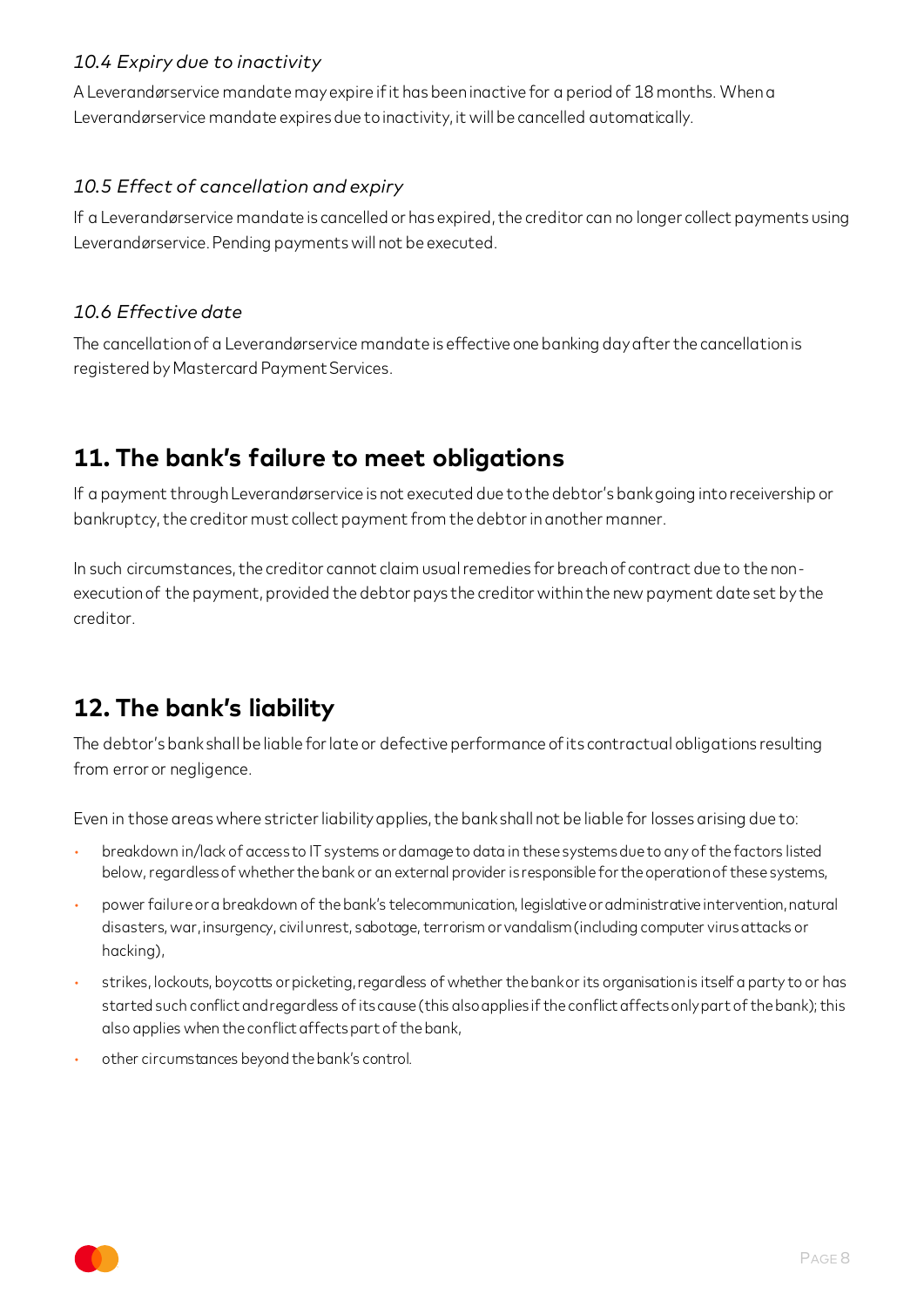The bank shall not be exempt from liability, if

- the bank ought to have foreseen the cause of the loss when the agreement was concluded or ought to have avoided or overcome the cause of the loss
- the bank is liable by law in all circumstances for the circumstances causing the loss.

## <span id="page-9-0"></span>**13. Amendment to the debtor terms & conditions**

#### *13.1 Notification of changes*

Changes of the General terms & conditions for Leverandørservice debtors that are to the debtor's disadvantage are subject to two months' notification. Other changes may take effect without notice. The debtor will be notified of changes, i.e. by e-mail, ordinary mail or through online banking.

#### *13.2 Approval of changes*

The debtor is assumed to have approved the notified changes unless the debtor informs the bank that he does not wish to be bound by the revised terms & conditions. If the debtor does not approve the changes, the Leverandørservice debtor agreement is considered to be terminated with effect no later than the day when the changes take effect.

#### *13.3 Request for a copy of the General terms & conditions*

The debtor can request a copy of the General terms & conditions for Leverandørservice debtors from the bank at any time.

### <span id="page-9-1"></span>**14. Applicable law, jurisdiction and disputes**

These General terms & conditions are governed by Danish law.

You can contact Mastercard Payment Services, if you wish to complain about Mastercard Payment Services or Mastercard Payment Services's products.

If you wish to complain about a creditor's notification or execution of payment, please contact the creditor.

Disputes may be brought before the ordinary courts in the jurisdiction of the debtor's bank's domicile, unless otherwise agreed between the debtor and the debtor's bank.

Disputes relating to Mastercard Payment Servicess' role as a payment service provider may be brought before the Danish Financial Supervisory Authority.

Mastercard Payment Services is authorised to operate as a payment institution under the Danish Financial Supervisory Authority's FSA No. 22034.